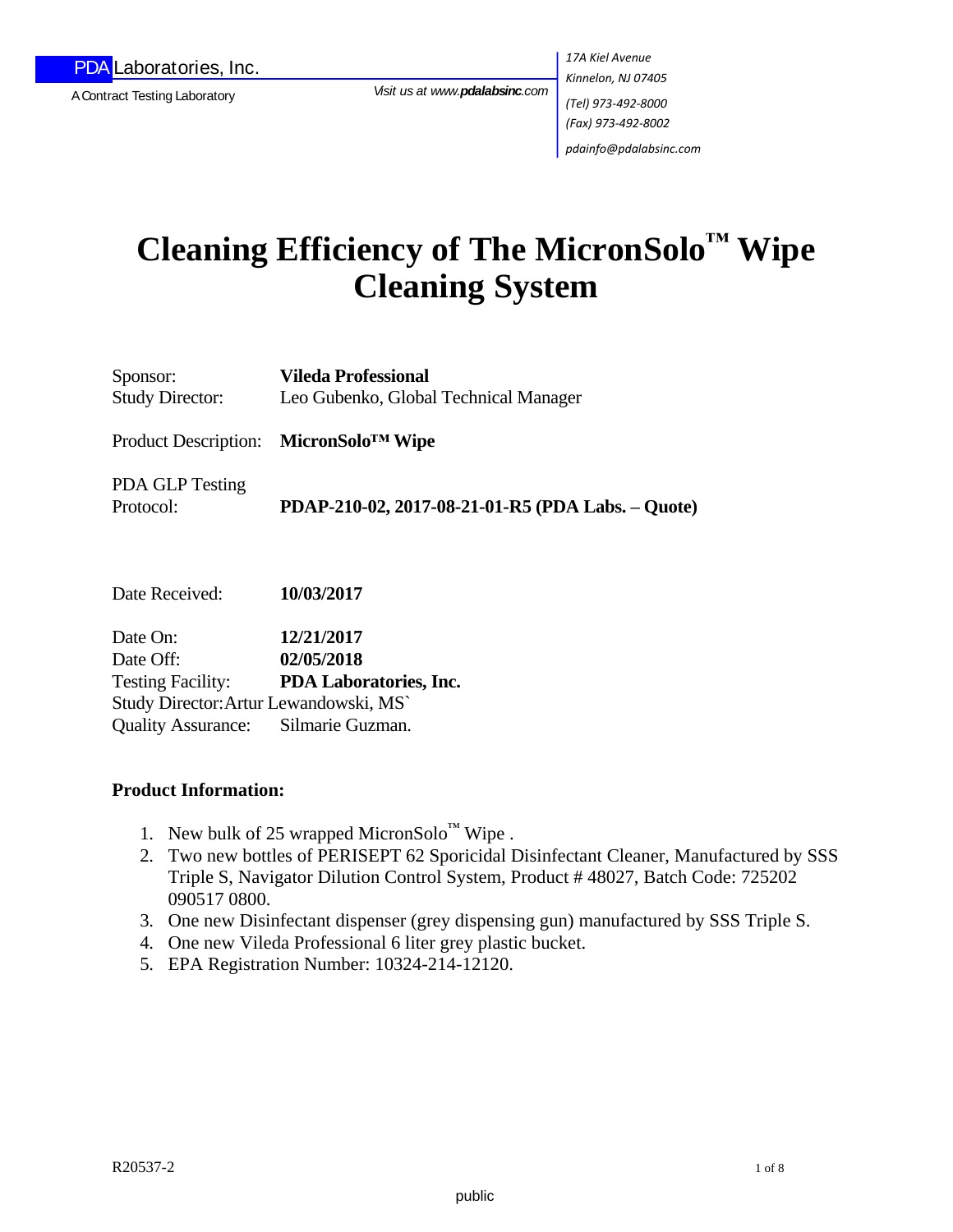#### **INTRODUCTION:**

Various wiper systems and disinfectant chemistries have emerged over the last several years to combat Healthcare Associated Infections (HAI's). Historically, frequently used disinfectants have been one of the two following types: bleach or quaternary ammonium compounds (Quats). In the recent years, new, innovative disinfectants comprised of hydrogen peroxide and peracetic acid have emerged. Hydrogen peroxide and peracetic acid based disinfectants have broader kill claims that include Norovirus and c Diff and require a shorter surface contact time on surfaces, some as low as 2 minutes. It's important to note that not all single use wipers and mops are compatible with Hydrogen peroxide and peracetic acid based products. In this study, the compatibility MicronSolo $^{\text{m}}$  Wipe will be evaluated when used in conjunction with SSS Perisept Sporicidal Disinfectant Cleaner #62.

#### **PURPOSE:**

To determine the cleaning effectiveness of the MicronSolo<sup>™</sup> Wipe when used in conjunction with SSS Perisept Sporicidal Disinfectant Cleaner #62. This study will validate the compatibility of MicronSolo™ Wipe when saturated with Perisept Sporicidal Disinfectant Cleaner #62. SSS Perisept Sporicidal Disinfectant Cleaner #62 is effective in combating 45 different pathogens including c. Diff, VRE, and MRSA. By comparing the log reductions achieved over the course of a 24 hour period, results will support the compatibility of the single use item and disinfectant as a viable system for HAI control and reduction on hard non-porous surfaces typical in the healthcare arena.

#### **EQUIPMENT AND MEDIA**

| Incubator (30 to 35C) PDA $#$                     | A004                                                                     |
|---------------------------------------------------|--------------------------------------------------------------------------|
| Laminar Flow Hood PDA #                           | A030                                                                     |
|                                                   |                                                                          |
|                                                   | Sterile Trypticase Soy broth Broth (TSB) Lot # M002938 Exp. 04/08/2018   |
|                                                   | Sterile Trypticase Soy Agar (TSA) Lot #_________ M002953 Exp. 02/06/2018 |
| Saline $0.85\%$ 9 Normal lot #                    | M002962 Exp. 10/27/2018                                                  |
|                                                   | RODAC Plates – TSA w/Lec. + P80 $M002961$ Exp. 04/26/2018                |
| Timer PDA # S/N130648924                          |                                                                          |
| BD Culture Swabs Lot $\#$ 1716734 Exp. 10/31/2022 |                                                                          |
| <b>Reagent Water</b>                              |                                                                          |

Vortex, Sterile Petri Dishes, Sterile Glass Containers, Sterile Spray Bottles.

Armstrong Commercial Vinyl Floor Tiles

Everbilt Stainless Steel 304 Metal Sheet.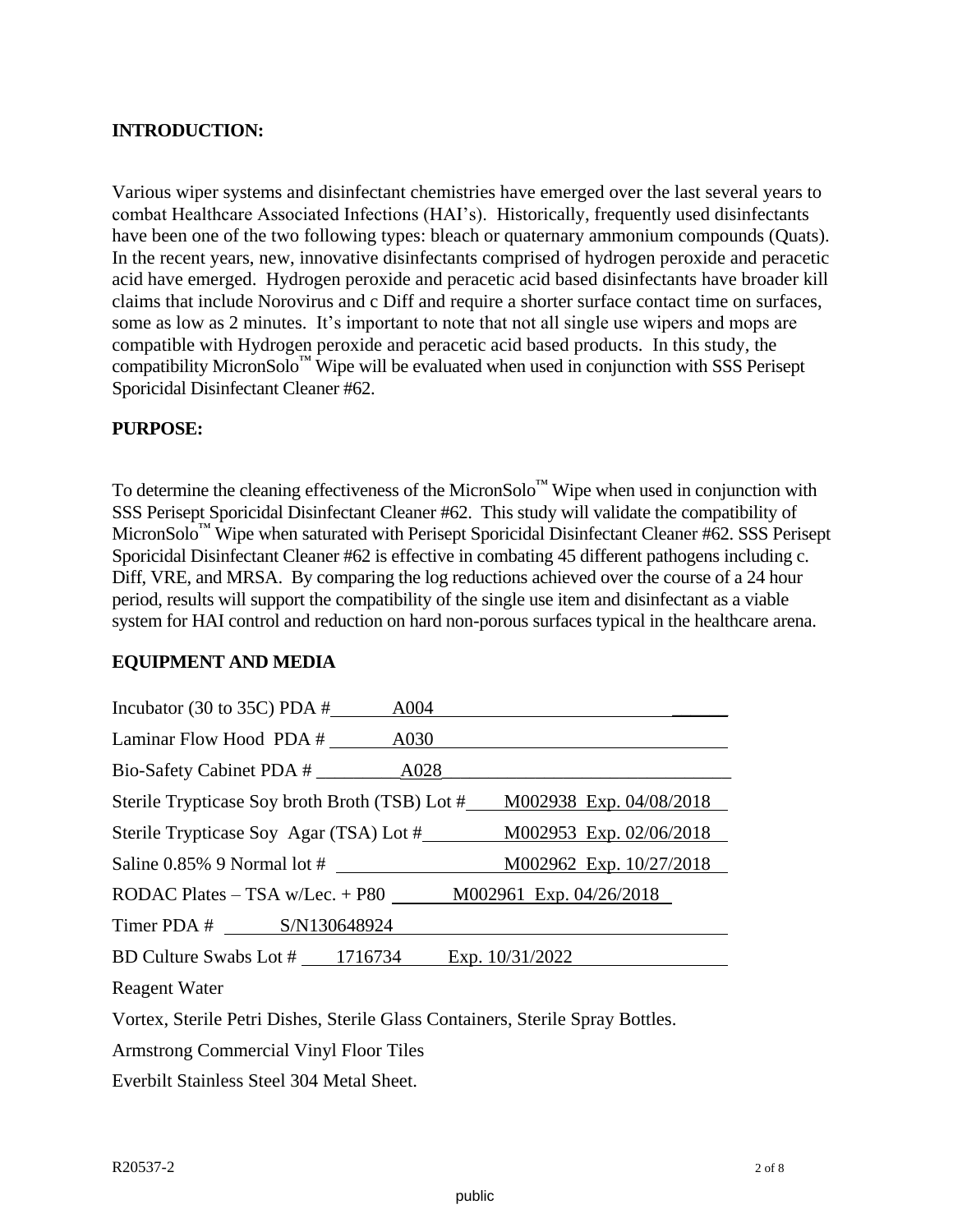#### **PROCEDURE**

- 1. Preparation of Organisms and Testing Surfaces.
	- 1.1. Preparation of testing surface.

Two types of surfaces will be prepared for the test for MicronSolo™ Wipe: Stainless Steel and PVC Surface. The surface will be sterilized using Spor-Klenz<sup>®</sup> disinfectant. The surface was sterilized using 3 applications of Spor-Klenz® prepared as per manufacturer label recommendation for sterilization purposes (1 part of Spor-Klenz® into 99 parts of Reagent Water). After disinfectant application, surface was left for 10 minutes and the following two additional applications were performed. The final cleaning was performed using sterile reagent water.

1.2 Preparation of Testing Organism.

 *Clostridium difficile* (received from Microbiologics) – forty (40) TSA plates were inoculated with *Clostridium difficile* and incubated anaerobically at 30-35C for up to 7 days.

 *Spore suspension.* After incubation, using twenty (20) inoculated TSA plates the suspension was prepared and heat shock was performed to eliminate the vegetative cultures. The suspension was tested using standard operation procedure for population verification. The final concentration 10E8/1ml was achieved. (See table #1)\_

1.3 The Inoculum Preparation of Microorganisms.

 *Clostridium difficile* spore form – 10 ml of 10E8 suspension was diluted 10 times using sterile Saline to achieve final concentration of 10E6- 10E7/1 ml. (see Table #2)

|  |  |  | TABLE #1 - Individual Clostridium difficile Suspensions, Initial Concentration |
|--|--|--|--------------------------------------------------------------------------------|
|  |  |  |                                                                                |

|                       |                  | <b>Final Concentration</b> |                       |                   |  |  |
|-----------------------|------------------|----------------------------|-----------------------|-------------------|--|--|
| <b>Organism</b>       | ID#              | <b>Plate 1 (10E-7)</b>     | <b>Plate 2(10E-7)</b> | Cfu/ml            |  |  |
| Clostridium difficile | <b>ATCC 9689</b> | 52                         | 44                    | $4.8 \times 10^8$ |  |  |
| (spore form)          |                  |                            |                       |                   |  |  |
| <b>Analyst/Date</b>   | 01/05/2018 AL    |                            |                       |                   |  |  |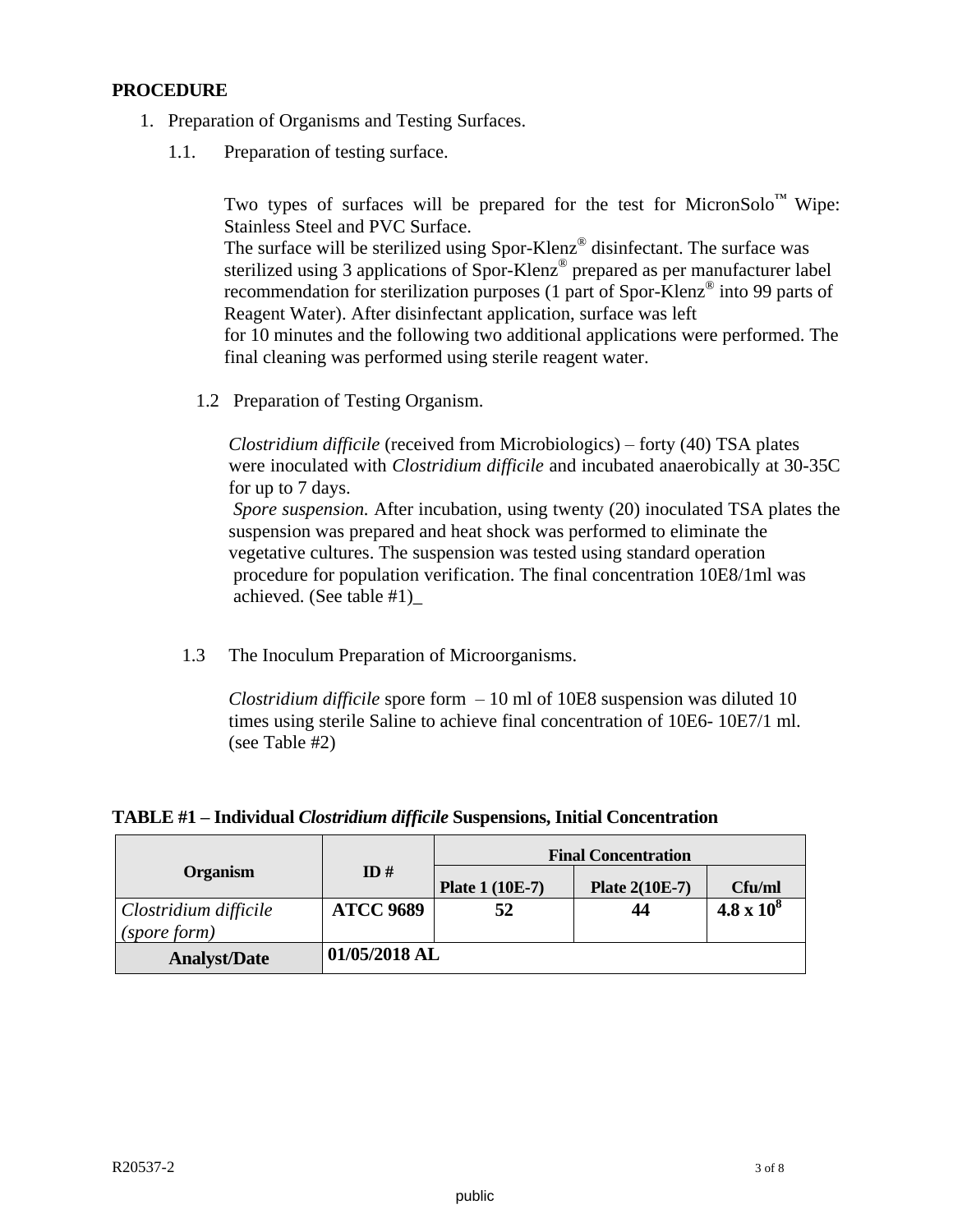**TABLE #2 – Individual Organisms Suspensions, Final Concentration used to inoculate surfaces.**

|                                       |                  | <b>Final Concentration</b> |                       |                     |  |  |
|---------------------------------------|------------------|----------------------------|-----------------------|---------------------|--|--|
| <b>Organism</b>                       | ID#              | <b>Plate 1 (10E-6)</b>     | <b>Plate 2(10E-6)</b> | Cfu/ml              |  |  |
| Clostridium difficile<br>(spore form) | <b>ATCC 9689</b> | 45                         | 39                    | $4.2 \times 10^{7}$ |  |  |
| <b>Analyst/Date</b>                   |                  | 01/05/2018 AL              |                       |                     |  |  |

- 2. Contamination of the Testing Surfaces using freshly prepared microorganisms suspensions.
	- 2.1 Floor PVC floor. The contamination of the floor was accomplished by spraying the surface individually and separately with prepared microorganism suspension until the floor surface was visually wet. After inoculation step, the surface was left for drying. The right, top area of the surface was used for positive control. The left, top area was not inoculated and was used as a negative control.
	- 2.2 Stainless steel. Contamination of stainless steel surface was accomplished by spraying the surface individually and separately with prepared microorganism suspension until stainless surface was visually wet. After inoculation step, the stainless steel surface was left for drying. The right, top area of the stainless steel surface was used for positive control. The left, top area was not inoculated and was used as a negative control.
- 3. Manual cleaning

Preparation of the cleaning solution: the plastic dispenser was placed on the disinfectant bottle and attached to the water source. The dispenser controlled the dilution factor between the water source and disinfectant. The bucket was filled with disinfectant solution and used to moist separately the bulk wipes (500ml solution was used to moist 25 wipes) The wipes were allowed to saturate in solution for 24 hour and tested.

For each surface, manual cleaning by applying hand force was performed. By gentle pressing the moist wipe on the stainless steel surface and PVC Surface separately and individually, the cleaning process was performed for contaminated areas.

4. Organism Recovery from the test samples (Quantitated and Qualitated).

4.1 Surface Type – Stainless Steel (cleaning with MicronSolo™ Wipe).

After initial inoculation of the stainless steel surface with microorganism, individually and separately, manual cleaning, using the MicronSolo™ Wipe saturated with disinfectant for 24 hour was performed per operating procedure. The cleaning efficacy of the MicronSolo<sup>™</sup> Wipe saturated in disinfectant was determined by using quantitated and qualitated test methods and the extraction of the microorganisms from the wipe using sterile water for injections and plating method. The testing results are presented in the tables below.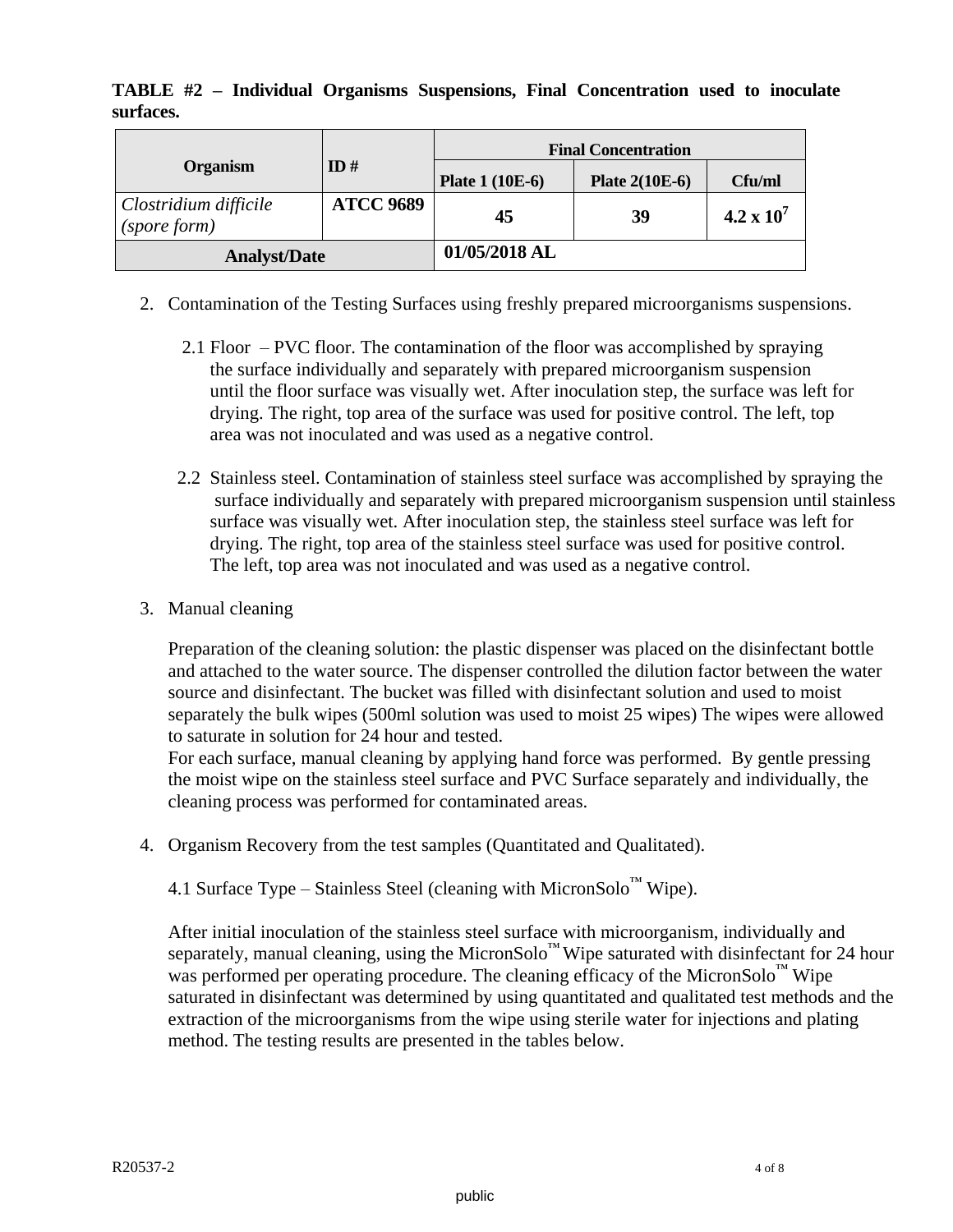Quantitated Method – by using swabs, testing area approximately 25 sq.cm/swab (each swab will be taken from the area of 5cm x 5cm using vertical and horizontal swabbing directions)

Qualitated Method – by using Rodac**™** plates, testing area approximately 25 sq.cm/plate.

Date: 01/30/2016 Technician: AL

| <b>TABLE #3.</b> MicronSolo <sup>TM</sup> Wipe - Dwell time 24 hour. |
|----------------------------------------------------------------------|
| Clostridium difficile (spore form) and Stainless Steel surface.      |

| <b>Sample</b>  | <b>Quantitated Testing Method</b> |                       |      |                                  |           | <b>Qualitated Testing Method</b> |                      |  |
|----------------|-----------------------------------|-----------------------|------|----------------------------------|-----------|----------------------------------|----------------------|--|
|                | 10E-5 $(A)$<br>$10E-0$ (B)        | Average cfu/ml<br>/NC | Log  | <b>Wipe</b><br><b>Extraction</b> | Cfu/plate | <b>Purity</b><br><b>Test</b>     | Gram<br><b>Stain</b> |  |
|                | <b>Plate Count cfu/ml</b>         |                       |      | Cfu/ml                           |           |                                  |                      |  |
|                | B < 1, < 1                        | $1 +$                 | N/A  | ${<}1$                           | $\leq 1$  | N/A                              | N/A                  |  |
| $\overline{2}$ | B < 1, < 1                        | $1 +$                 | N/A  | $<$ 1                            | $\leq 1$  | N/A                              | N/A                  |  |
| 3              | B < 1, < 1                        | $1 +$                 | N/A  | $<$ 1                            | $\leq 1$  | N/A                              | N/A                  |  |
| $\overline{4}$ | B < 1, < 1                        | $1 +$                 | N/A  | $<$ 1                            | $\lt 1$   | N/A                              | N/A                  |  |
| 5              | B < 1, < 1                        | $< 1 +$               | N/A  | $<$ 1                            | $\leq 1$  | N/A                              | N/A                  |  |
| 6              | B < 1, < 1                        | $1 +$                 | N/A  | $<$ 1                            | $\leq 1$  | N/A                              | N/A                  |  |
| $+C$           | A 175, 163                        | $1.7 \times 10^{7}$   | 7.23 |                                  | >200      | <b>Pure</b>                      | <b>GPB</b>           |  |
| $+C$           | A 182, 206                        | $1.9 \times 10^{7}$   | 7.28 | N/A                              | >200      | <b>Pure</b>                      | <b>GPB</b>           |  |
| $-C$           | B < 1, < 1                        | N/A                   | N/A  |                                  | $\leq 1$  | N/A                              | N/A                  |  |

#### Table Terminology

- CFU = Colonies Forming Unit
- $+C$  = Positive Control
- $-C = Negative Control$
- NC = Neutralization Challenge, performed on all negative count plates to exclude any inhibitory activities of the microbial growth. Each plate was challenge with <100 cfu of tested group of microorganisms.
- **+ =** Positive results for NC
- $N/A =$  Not Applicable
- $GPR = \text{Gram Positive Bacillus}$

4.2 Surface Type – PVC surface (cleaning with MicronSolo<sup>™</sup> Wipe).

After initial inoculation of the PVC surface with microorganism, individually and separately, manual cleaning, using the MicronSolo™ Wipe saturated with disinfectant for 24 was performed per operating procedure. The cleaning efficacy of the MicronSolo™ Wipe saturated in disinfectant was determined by using quantitated and qualitated test methods and the extraction of the microorganisms from the wipe using sterile water for injections and plating method. The testing results are presented in the tables below.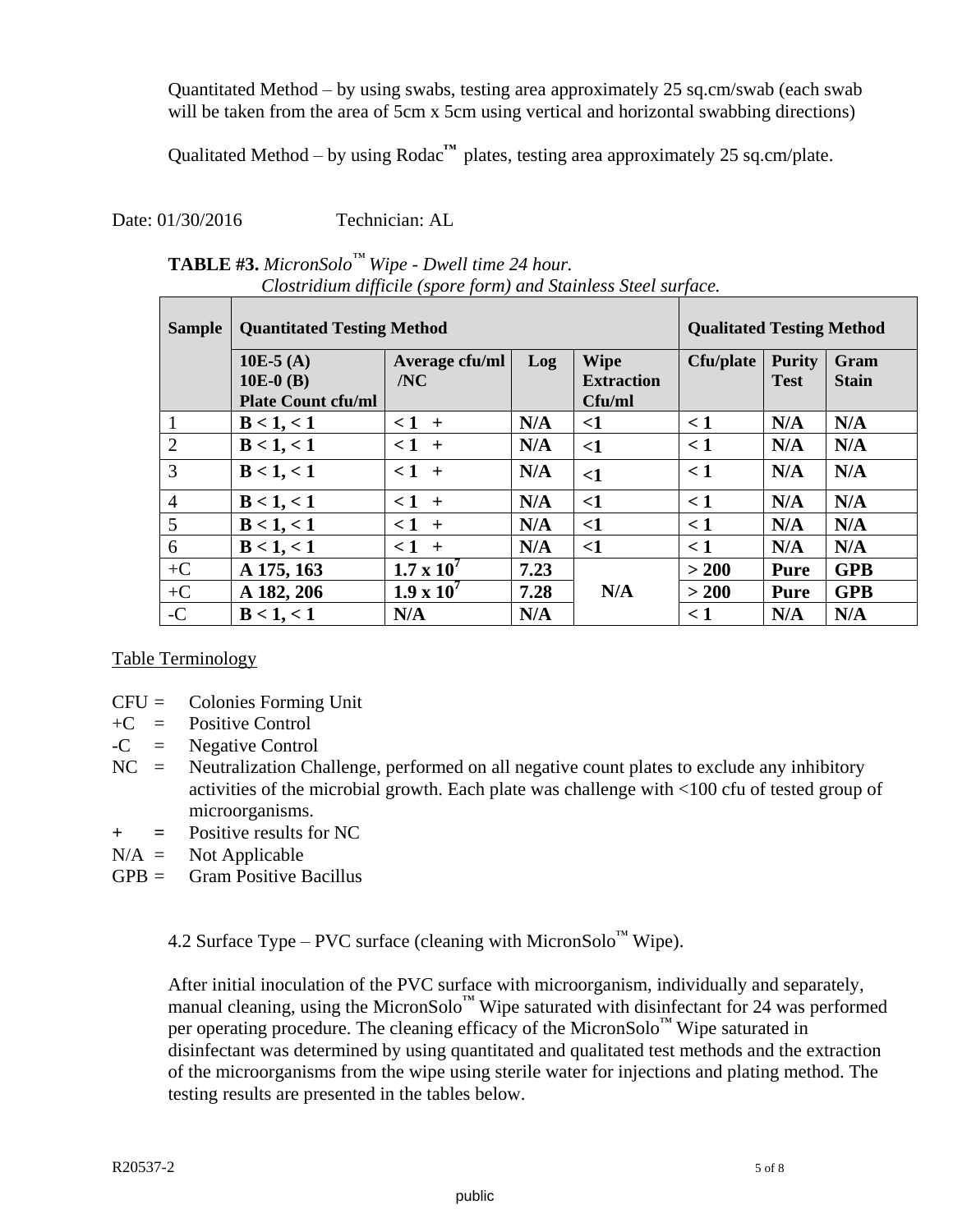Quantitated Method – by using swabs, testing area approximately 25 sq.cm/swab (each swab will be taken from the area of 5cm x 5cm using vertical and horizontal swabbing directions)

Qualitated Method – by using Rodac**™** plates, testing area approximately 25 sq.cm/plate.

Date: 01/30/2016 Technician: AL

# **TABLE #4.** *MicronSolo™ Wipe - Dwell time 24 hour.*  *Clostridium difficile (spore form) and PVC surface.*

| <b>Sample</b>  | <b>Quantitated Testing Method</b> |                     |      |                   |           | <b>Qualitated Testing Method</b> |              |  |
|----------------|-----------------------------------|---------------------|------|-------------------|-----------|----------------------------------|--------------|--|
|                | 10E-5 $(A)$                       | Average cfu/ml      | Log  | <b>Wipe</b>       | Cfu/plate | <b>Purity</b>                    | Gram         |  |
|                | $10E-0$ (B)                       | /NC                 |      | <b>Extraction</b> |           | <b>Test</b>                      | <b>Stain</b> |  |
|                | <b>Plate Count cfu/ml</b>         |                     |      | Cfu/ml            |           |                                  |              |  |
| $\mathbf{1}$   | B < 1, < 1                        | $1 +$               | N/A  | $\leq$            | $\leq 1$  | N/A                              | N/A          |  |
| $\overline{2}$ | B < 1, < 1                        | $1 +$               | N/A  | $\leq$ 1          | $\leq 1$  | N/A                              | N/A          |  |
| $\overline{3}$ | B < 1, < 1                        | $1 +$               | N/A  | $\leq$ 1          | $\leq 1$  | N/A                              | N/A          |  |
| $\overline{4}$ | B < 1, < 1                        | $1 +$               | N/A  | $\leq$ 1          | $\leq 1$  | N/A                              | N/A          |  |
| 5              | B < 1, < 1                        | $< 1 +$             | N/A  | $\leq$ 1          | < 1       | N/A                              | N/A          |  |
| 6              | B < 1, < 1                        | $1 +$               | N/A  | $\leq$ 1          | $\leq 1$  | N/A                              | N/A          |  |
| $+C$           | A 193, 178                        | $1.9 \times 10^{7}$ | 7.28 |                   | > 200     | <b>Pure</b>                      | <b>GPB</b>   |  |
| $+C$           | A 162, 121                        | $1.4 \times 10^{7}$ | 7.15 | N/A               | > 200     | Pure                             | <b>GPB</b>   |  |
| $-C$           | B < 1, < 1                        | N/A                 | N/A  |                   | $\leq 1$  | N/A                              | N/A          |  |

Table Terminology

- CFU = Colonies Forming Unit
- $+C$  = Positive Control
- $-C = Negative Control$
- $NC =$  Neutralization Challenge, performed on all negative count plates to exclude any inhibitory activities of the microbial growth. Each plate was challenge with <100 cfu of tested group of microorganisms.
- **+ =** Positive results for NC
- $N/A =$  Not Applicable
- $GPB = \quad$  Gram Positive Bacillus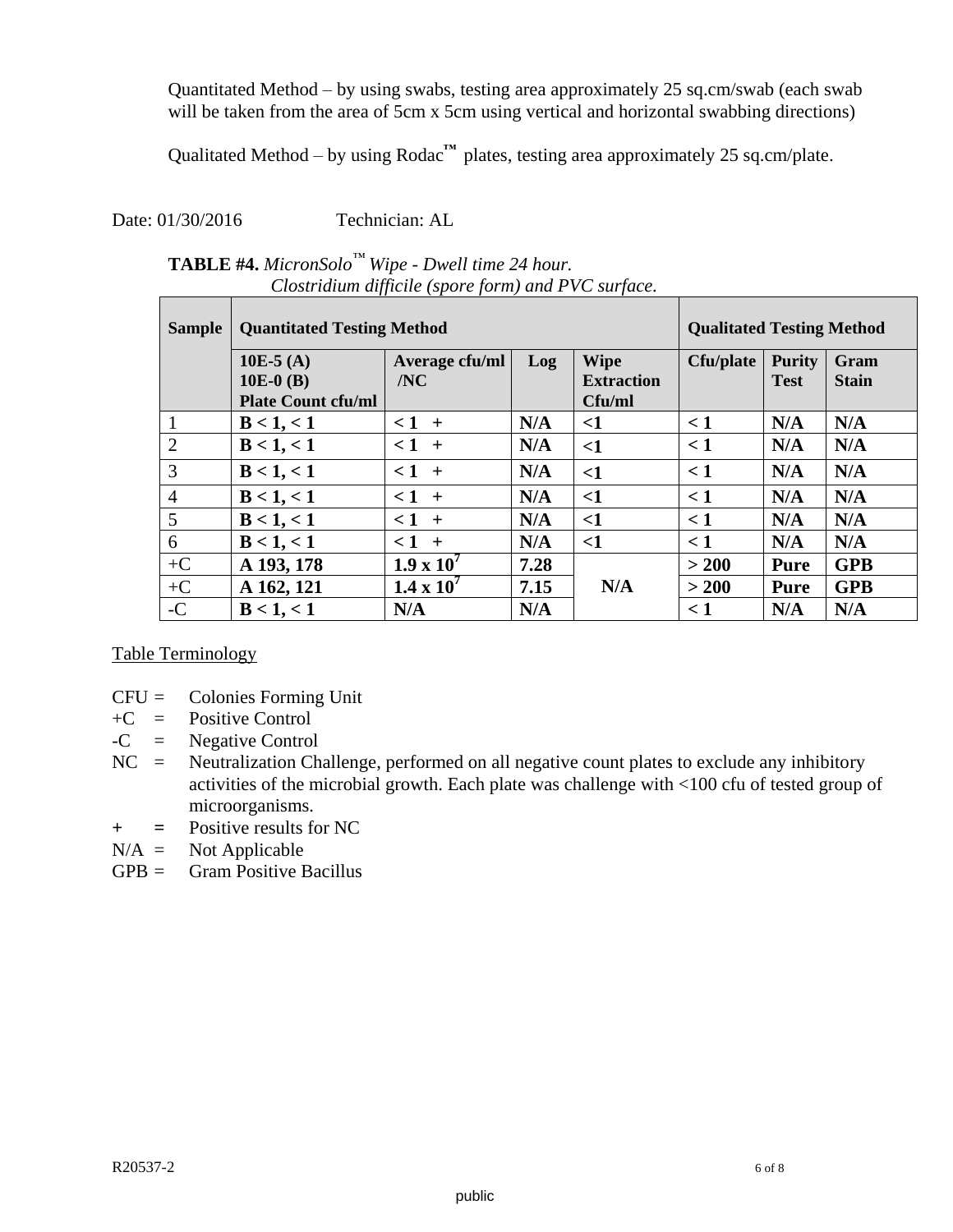## **STUDY SUMMARY**

|                                        | $\blacksquare$<br>Turie will onder |                              |                                                                     |                       |                                   |  |
|----------------------------------------|------------------------------------|------------------------------|---------------------------------------------------------------------|-----------------------|-----------------------------------|--|
| <b>Microorganism</b>                   |                                    |                              | MicronSolo <sup>'</sup>                                             | <b>Wipe</b>           | $Wipe-$<br>MicroSolo <sup>'</sup> |  |
| Group                                  | <b>Dwell</b>                       | <b>Inoculum</b>              |                                                                     |                       | <b>Extraction Results</b>         |  |
|                                        | <b>Time</b>                        |                              |                                                                     |                       |                                   |  |
|                                        |                                    |                              | <b>Survivors</b>                                                    | <b>Log Reduction</b>  | <b>Extraction from Wipe</b>       |  |
|                                        |                                    |                              |                                                                     | (% Reduction)         |                                   |  |
| Clostridium<br>difficile<br>Spore form | 24 hour                            | $Log = 7.23$<br>$Log = 7.28$ | <10cfu/swab<br>$\lt1$ cfu/ Rodac $\mathbf{r}^{\mathbf{m}}$<br>plate | $>6$ ( $>99.9999\%$ ) | $\langle$ 1 $cfu/ml$              |  |

**TABLE #5 Summary Table MicronSolo™ Wipe On Stainless Steel surface. Dwell time 24 hour**

# **TABLE #6 Summary Table MicronSolo™ Wipe On PVC surface. Dwell time 24hour**

| <b>Microorganism</b><br>Group          | <b>Dwell</b><br><b>Time</b> | <b>Inoculum</b>              | $\mathbf{D}^{\text{TM}}$ Wipe<br>MicronSolo                   |                                       | MicronSolo <sup>'</sup><br>$Wipe-$<br><b>Extraction Results</b> |
|----------------------------------------|-----------------------------|------------------------------|---------------------------------------------------------------|---------------------------------------|-----------------------------------------------------------------|
|                                        |                             |                              | <b>Survivors</b>                                              | <b>Log Reduction</b><br>(% Reduction) | <b>Extraction from Wipe</b>                                     |
| Clostridium<br>difficile<br>Spore form | 24 hour                     | $Log = 7.28$<br>$Log = 7.15$ | $<$ 10cfu/swab<br>$\langle$ 1cfu/Rodac $^{\text{m}}$<br>plate | $>6$ ( $>99.9999\%$ )                 | $\langle$ 1 $cfu/ml$                                            |

As per Summary Table #5, the microbiological cleaning performance after dwell time of 24 hour in disinfectant of the MicronSolo™ Wipe on the stainless Steel surface and microbial contaminant is clearly demonstrated. The system of the MicronSolo<sup>™</sup> Wipe and PERISEPT 62 Sporicidal Disinfectant Cleaner demonstrate >99.9999% kill and removal of microbial contamination from the tested surface. There is no viable microbial present on the MicronSolo™ Wipe after extraction process.

As per Summary Table #6, the microbiological cleaning performance after dwell time of 24 hour in disinfectant of the MicronSolo™ Wipe on the PVC surface and microbial contaminant is clearly demonstrated. The system of the MicronSolo<sup>™</sup> Wipe and PERISEPT 62 Sporicidal Disinfectant Cleaner demonstrate >99.9999% kill and removal of microbial contamination from the tested surface. There is no viable microbial present on the MicronSolo™ Wipe after extraction process.